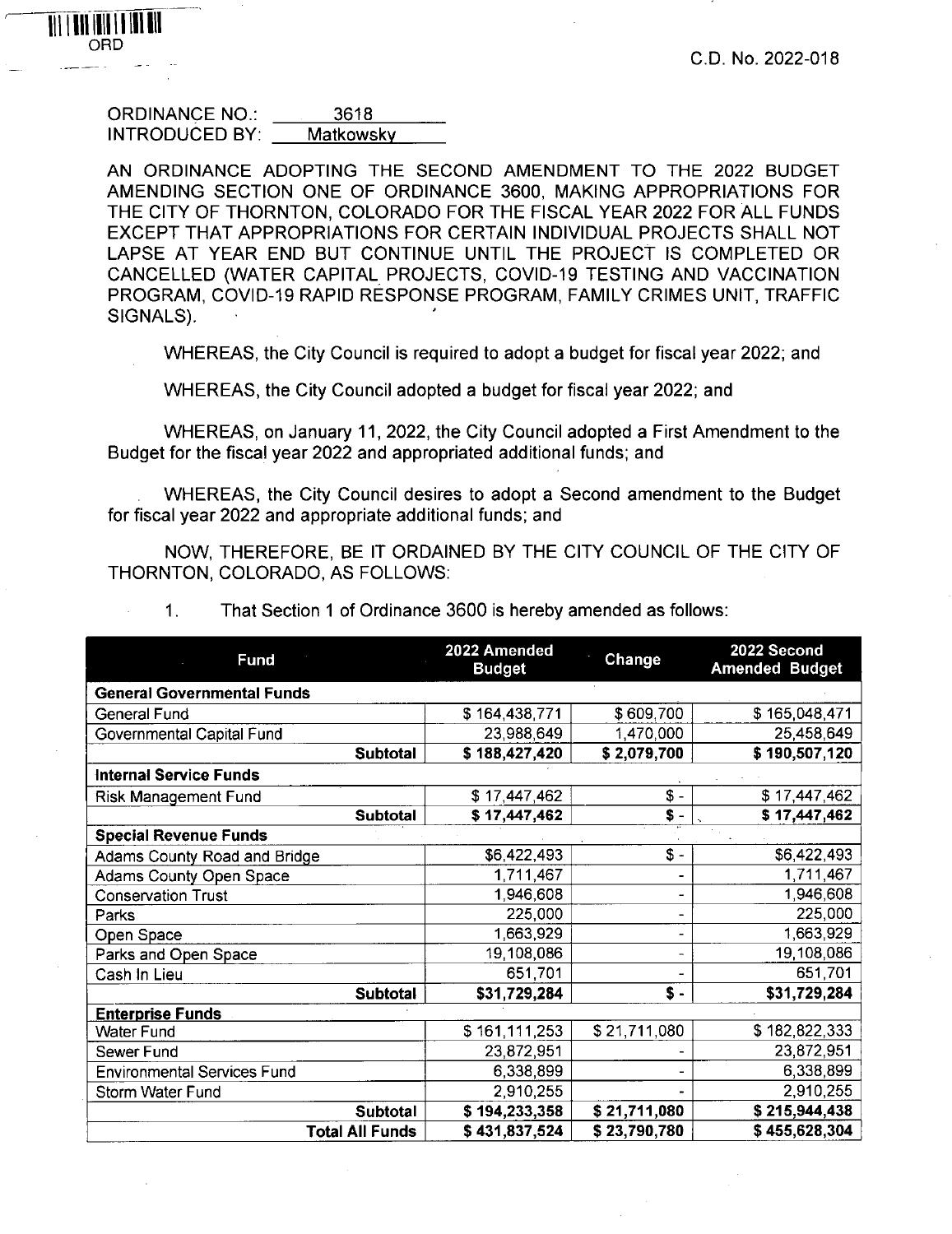C.D. No. 2022-018

- 2. That there is hereby appropriated for the provision of services and capital projects for the City for the fiscal year beginning January 1, 2022 and ending December 31,2022 the additional amount of \$23,790,780.
- 3. That appropriations for individual capital projects in the above mentioned funds for fiscal year 2022 shall not lapse at year end but continue until the project is completed or cancelled.
- 4. If any portion of this ordinance is held to be unconstitutional or invalid for any reason, such decision shall not affect the constitutionality or validity of the remaining portions of this ordinance. City Council hereby declares that it would have passed this ordinance and each part hereof irrespective of the fact that any one part be declared unconstitutional or invalid.
- 5. All other ordinances or portions thereof inconsistent or conflicting with this ordinance or any portion hereof are hereby repealed to the extent of such inconsistency or conflict.
- 6. The repeal or amendment of any provision of the Code by this ordinance shall not release, extinguish, alter, modify, or change in whole or in part any penalty, forfeiture, or liability, either civil or criminal, which shall have been incurred under such provision, and each provision shall be treated and held as still remaining in force for the purpose of sustaining any and all proper actions, suits, proceedings, and prosecutions for the enforcement of the penalty, forfeiture, or liability, as well as for the purpose of sustaining any judgment, decree, or order which can or may be rendered, entered, or made in such actions, suits, proceedings, or prosecutions.
- 7. This ordinance shall take effect upon final passage.

INTRODUCED, READ, PASSED on first reading, ordered posted in full, and title ordered published by the City Council of the City of Thornton, Colorado, on January 25, 2022.

PASSED AND ADOPTED on second and final reading on February 8, 2022.